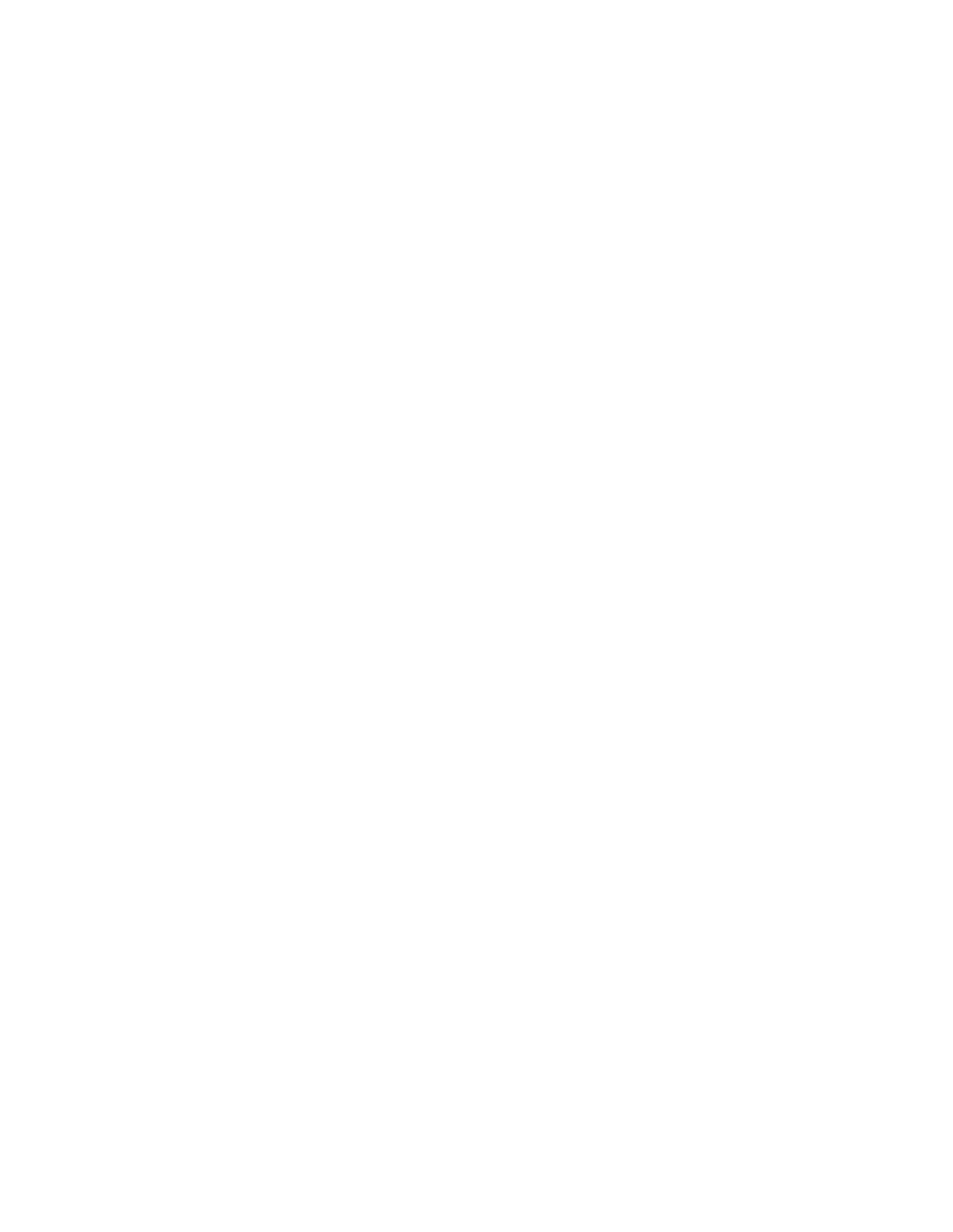

### **ISLAMORADA, VILLAGE OF ISLANDS REGULAR VILLAGE COUNCIL MEETING**

## **Founders Park Community Center 87000 Overseas Hwy Islamorada, FL 33036 April 25, 2013 5:30 PM**

## **I. CALL TO ORDER\ROLL CALL**

## **II. PLEDGE OF ALLEGIANCE**

## **III. PRESENTATIONS AND ANNOUNCEMENTS**

**A.** Motorcycle Safety Awareness Month – May 2013 ABATE of Florida, Inc., Southernmost Chapter

## **IV. PUBLIC COMMENT**

#### **V. AGENDA: Request for Deletion / Emergency Additions**

## **VI. CITIZENS' ADVISORY COMMITTEE UPDATES**

- **A.** Ad Hoc Planning and Development Services Citizens' Advisory Committee Chairperson Don Horton (Discussion at Future Meeting)
- **B.** Annual Review of Citizens' Advisory Committees **TAB 1**

#### **VII. VILLAGE MANAGER REPORTS AND UPDATES**

**A.** Update on Mosquito Control Property (MM 81.8)

#### **VIII. CONSENT AGENDA**

(All items on the Consent Agenda are considered routine by the Village Council and will be approved by one motion. There will be no separate discussion of these items unless a Councilmember so requests, in which event, the item will be moved to the Main Agenda.)

**A.** Proposed Adoption of 2013 Islamorada Affordable Housing Property **TAB 2** Inventory List

**A RESOLUTION OF THE VILLAGE COUNCIL OF ISLAMORADA, VILLAGE OF ISLANDS, FLORIDA; ADOPTING THE INVENTORY LIST OF REAL PROPERTY APPROPRIATE FOR USE AS AFFORDABLE HOUSING PURSUANT TO FLORIDA STATUTE 166.0451; AND PROVIDING FOR AN EFFECTIVE DATE**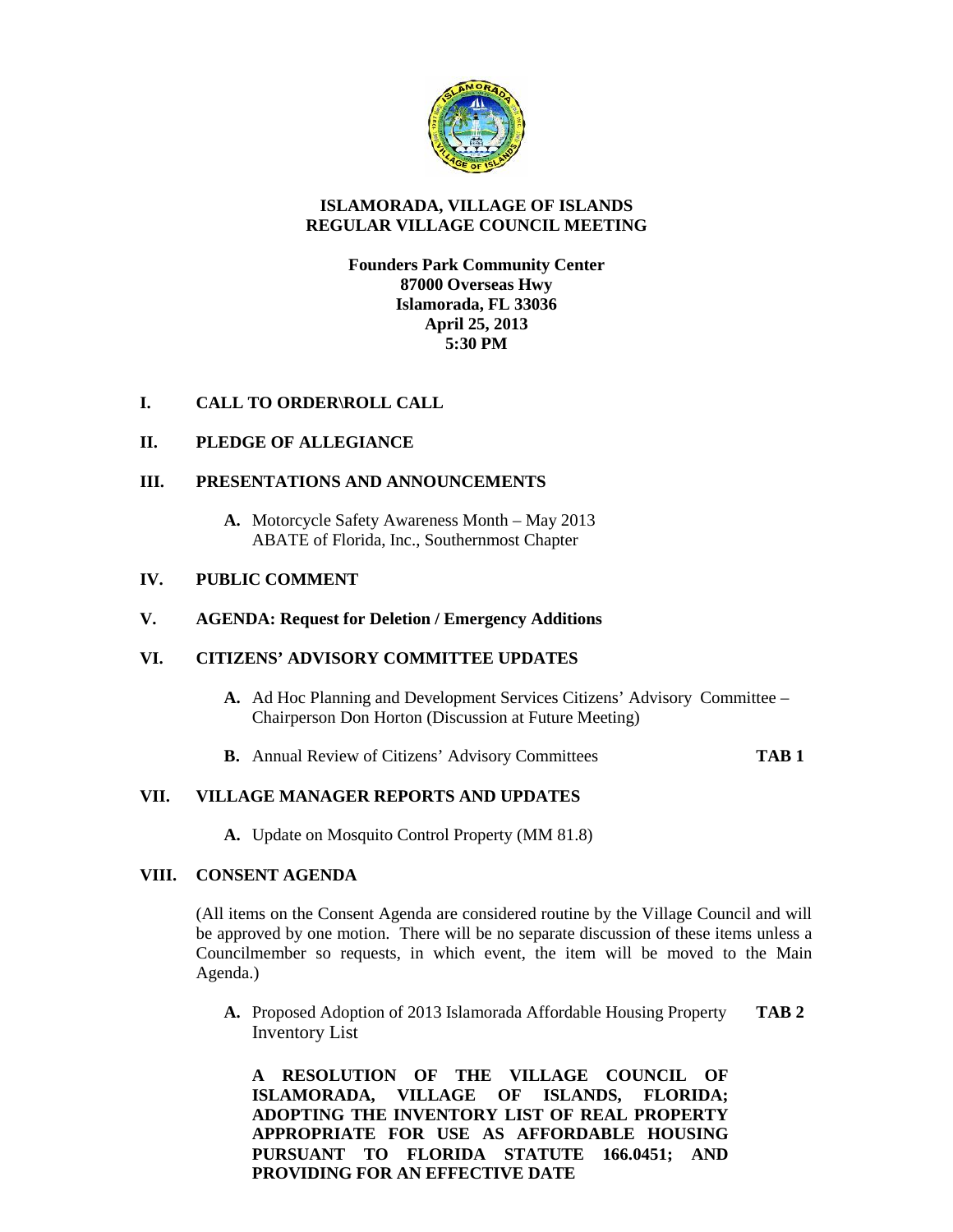**B.** Proposed Resolution Approving the First Amendment to the **TAB 3** Affordable Housing Agreement between Islamorada, Village of Islands and H & C Islander Resort, LLC ("The Islander Resort")

**A RESOLUTION OF THE VILLAGE COUNCIL OF ISLAMORADA, VILLAGE OF ISLANDS, FLORIDA, APPROVING THE FIRST AMENDMENT TO AN AFFORDABLE HOUSING MITIGATION AGREEMENT WITH H&C ISLANDER RESORT, LLC; AUTHORIZING THE APPROPRIATE VILLAGE OFFICIALS TO EXECUTE THE FIRST AMENDMENT TO THE AFFORDABLE HOUSING MITIGATION AGREEMENT AND ANY ADDITIONAL DOCUMENTS PERTAINING TO THE FIRST AMENDMENT TO THE AFFORDABLE HOUSING MITGATION AGREEMENT AND TO TAKE ALL ACTIONS NECESSARY TO IMPLEMENT THE TERMS AND CONDITIONS OF THE FIRST AMENDMENT TO THE AFFORDABLE HOUSING MITIGATION AGREEMENT; AND PROVIDING FOR AN EFFECTIVE DATE**

**C.** Resolution Approving an Amendment to the Loan Agreement By and **TAB 4** Between Islamorada, Village of Islands and Suntrust Equipment Finance & Leasing Corp.

**A RESOLUTION OF THE VILLAGE COUNCIL OF ISLAMORADA, VILLAGE OF ISLANDS, FLORIDA, RELATING TO THE ISLAMORADA, VILLAGE OF ISLANDS, CAPITAL IMPROVEMENT REFUNDING REVENUE BOND, SERIES 2012; APPROVING AN AMENDMENT TO THE LOAN AGREEMENT BETWEEN THE VILLAGE AND SUNTRUST EQUIPMENT FINANCE & LEASING CORP; DESIGNATING AUTHORIZED REPRESENTATIVES; PROVIDING FOR EXECUTION; PROVIDING AUTHORITY; PROVIDING FOR ISSUANCE FEES AND TRANSACTION COSTS; AND PROVIDING FOR AN EFFECTIVE DATE**

#### **IX. ORDINANCES**

**A.** First Reading – Ordinance Creating Registration for Real Property **TAB 5** Mortgages in Default

**AN ORDINANCE OF ISLAMORADA, VILLAGE OF ISLANDS, FLORIDA, AMENDING CHAPTER 18 "ENVIRONMENT" AND ESTABLISHING THEREIN ARTICLE III "DISTRESSED REAL PROPERTY" OF THE VILLAGE CODE; PROVIDING FOR ARTICLE III "NOISE" TO BE RENUMBERED ARTICLE IV; PROVIDING FOR THE REPEAL OF ALL CODE PROVISIONS AND ORDINANCES INCONSISTENT WITH THE PROVISIONS OF THIS ORDINANCE; PROVIDING FOR SEVERABILITY; PROVIDING FOR INCLUSION IN THE CODE; AND PROVIDING FOR AN EFFECTIVE DATE**